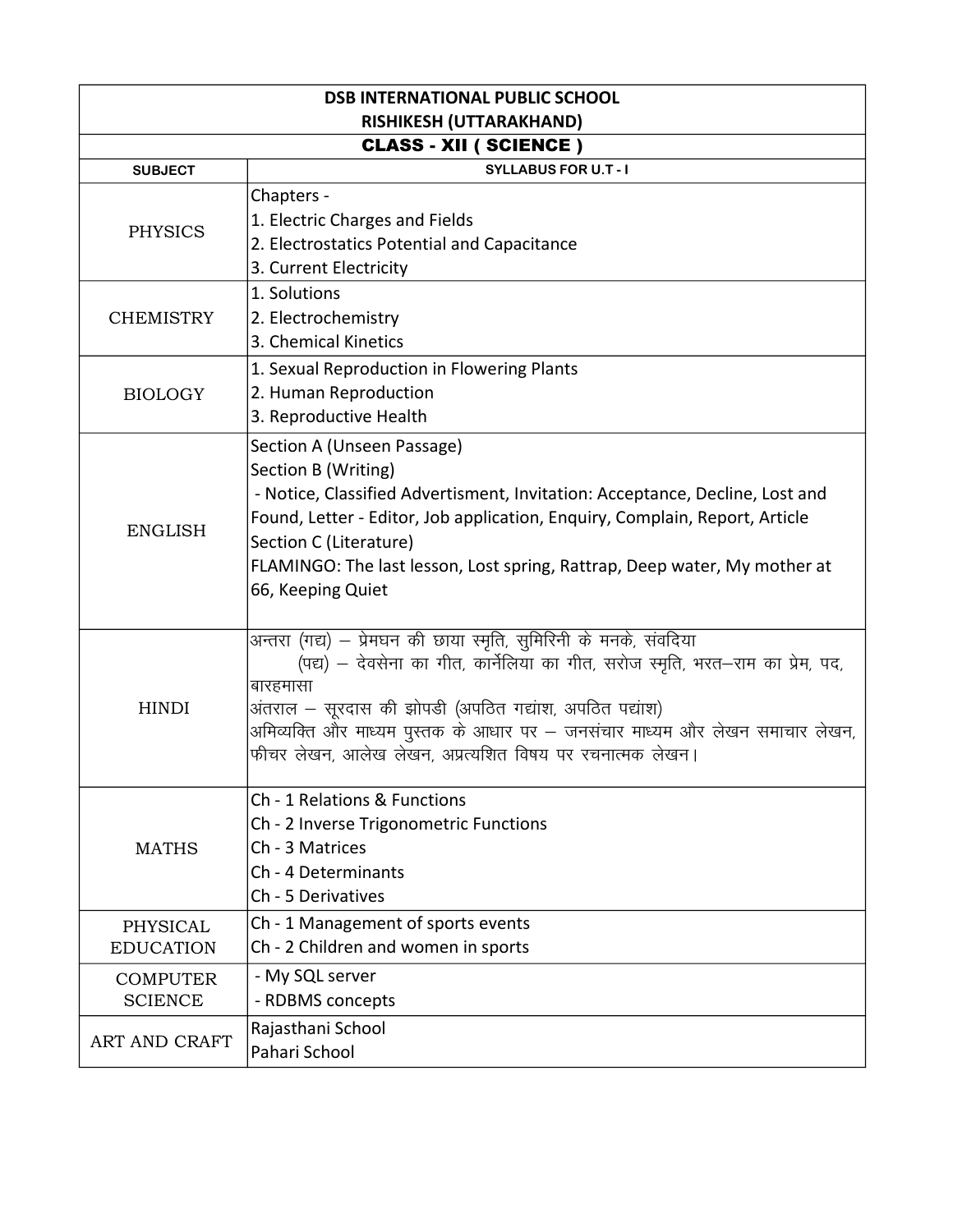| YOGA | Unit 1 - Introduction to yoga and yogic practices |
|------|---------------------------------------------------|
|      | - Shatkarma                                       |
|      | - Introduction to yogasana                        |
|      | - Introduction to pranayama & dhyana              |
|      | - Identify career opportunities in yoga           |
|      | Part A - Employability skills                     |
|      | - Communication skills                            |

| <b>DSB INTERNATIONAL PUBLIC SCHOOL</b> |                                                                              |  |  |
|----------------------------------------|------------------------------------------------------------------------------|--|--|
| RISHIKESH (UTTARAKHAND)                |                                                                              |  |  |
|                                        | <b>CLASS - XII ( COMMERCE )</b>                                              |  |  |
| <b>SUBJECT</b>                         | <b>SYLLABUS FOR U.T - I</b>                                                  |  |  |
|                                        | Part - A: Accounting for partnership firms and Companies                     |  |  |
| <b>ACCOUNTANCY</b>                     | Unit 1: Accounting for partnership firm                                      |  |  |
|                                        | (Fundamental of partnership and goodwill)                                    |  |  |
|                                        | Unit 3: Accounting for share capital                                         |  |  |
|                                        | Part - A: Principles and functions of management                             |  |  |
|                                        | (i) Nature and significance of management                                    |  |  |
|                                        | (ii) Principles of Management                                                |  |  |
| <b>BUSINESS STD</b>                    | (iii) Business Environment                                                   |  |  |
|                                        | Part - B: Business Finance and Marketing                                     |  |  |
|                                        | (i) Marketing Management                                                     |  |  |
|                                        | Part - A: Macro Economics                                                    |  |  |
|                                        | Unit 1: (i) Introduction (ii) Basic concepts of macro economics              |  |  |
|                                        | (iii) National Income and related aggregates                                 |  |  |
|                                        | (iv) Methods of calculating national income                                  |  |  |
| <b>ECONOMICS</b>                       | Part - B: Indian Economic Development                                        |  |  |
|                                        | Unit 6:(i) A brief introduction of the state of Indian economy on the eve of |  |  |
|                                        | independence                                                                 |  |  |
|                                        | (ii) Development experience (1947-90)                                        |  |  |
|                                        | Section A (Unseen Passage)                                                   |  |  |
|                                        | Section B (Writing)                                                          |  |  |
|                                        | - Notice, Classified Advertisment: Invitation, Acceptance, Decline, Lost and |  |  |
|                                        | Found, Letter - Editor, Job application, Enquiry, Complain, Report, Article  |  |  |
| <b>ENGLISH</b>                         | Section C (Literature)                                                       |  |  |
|                                        | FLAMINGO: The last lesson, Lost spring, Rattrap, Deep water, My mother at    |  |  |
|                                        | 66, Keeping Quiet                                                            |  |  |
|                                        |                                                                              |  |  |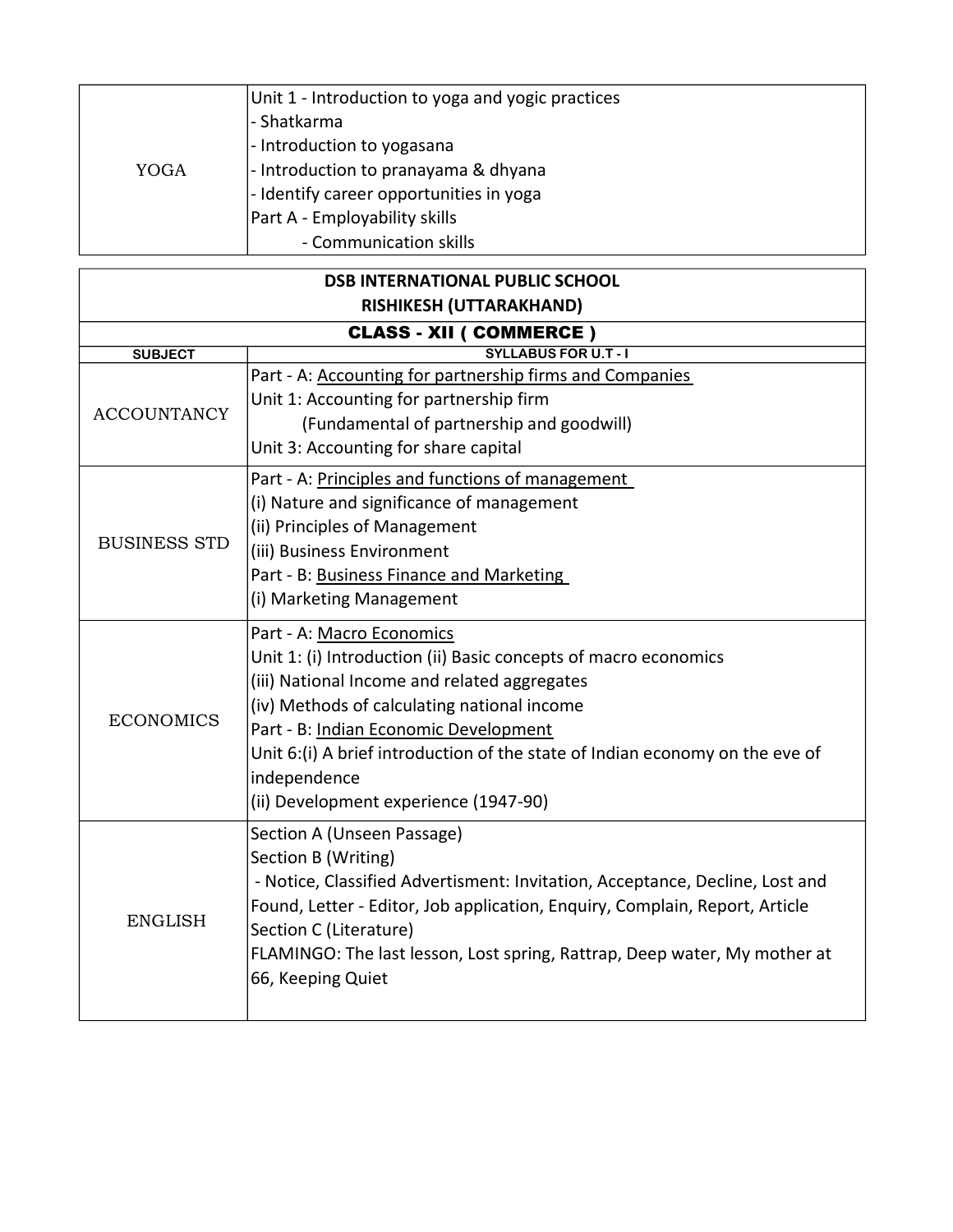| <b>HINDI</b>                                                      | अन्तरा (गद्य) – प्रेमघन की छाया स्मृति, सुमिरिनी के मनके, संवदिया<br>(पद्य) – देवसेना का गीत, कार्नेलिया का गीत, सरोज स्मृति, भरत–राम का प्रेम, पद,<br>बारहमासा<br>अंतराल – सूरदास की झोपडी (अपठित गद्यांश, अपठित पद्यांश)<br>अमिव्यक्ति और माध्यम पुस्तक के आधार पर — जनसंचार माध्यम और लेखन समाचार लेखन,<br>फीचर लेखन, आलेख लेखन, अप्रत्यशित विषय पर रचनात्मक लेखन। |  |
|-------------------------------------------------------------------|-----------------------------------------------------------------------------------------------------------------------------------------------------------------------------------------------------------------------------------------------------------------------------------------------------------------------------------------------------------------------|--|
| <b>MATHS</b>                                                      | Ch - 1 Numbers, Quantification and Numerical Application<br>$Ex = 1.1$ to $Ex = 1.7$<br>Ch - 2 Numerical Inequalities<br>$Ex = 2.1$ to $Ex = 2.5$                                                                                                                                                                                                                     |  |
| PHYSICAL<br><b>EDUCATION</b>                                      | Ch - 1 Management of sports events<br>Ch - 2 Children and women in sports                                                                                                                                                                                                                                                                                             |  |
| <b>COMPUTER</b><br><b>SCIENCE</b>                                 | - My SQL server<br>- RDBMS concepts                                                                                                                                                                                                                                                                                                                                   |  |
| <b>ART AND CRAFT</b>                                              | Rajasthani School<br>Pahari School                                                                                                                                                                                                                                                                                                                                    |  |
| <b>DSB INTERNATIONAL PUBLIC SCHOOL</b><br>RISHIKESH (UTTARAKHAND) |                                                                                                                                                                                                                                                                                                                                                                       |  |
|                                                                   | <b>CLASS - XII ( HUMANITIES )</b>                                                                                                                                                                                                                                                                                                                                     |  |
|                                                                   |                                                                                                                                                                                                                                                                                                                                                                       |  |
| <b>SUBJECT</b>                                                    | <b>SYLLABUS FOR U.T - I</b>                                                                                                                                                                                                                                                                                                                                           |  |
|                                                                   | 1. Bricks, Beads & Bones.                                                                                                                                                                                                                                                                                                                                             |  |
| <b>HISTORY</b>                                                    | 2. Kings, Farmers and Towns.                                                                                                                                                                                                                                                                                                                                          |  |
|                                                                   | 3. Kinship, caste and class.                                                                                                                                                                                                                                                                                                                                          |  |
|                                                                   | Book - 1                                                                                                                                                                                                                                                                                                                                                              |  |
|                                                                   | Ch - 1 Geography - Nature and Scope                                                                                                                                                                                                                                                                                                                                   |  |
| <b>GEOGRAPHY</b>                                                  | Ch - 2 Distribution, Density and growth (world)                                                                                                                                                                                                                                                                                                                       |  |
|                                                                   | <b>Population Change</b><br>Book - 2                                                                                                                                                                                                                                                                                                                                  |  |
|                                                                   | Ch - 1 Population Distribution, Density and growth (India)                                                                                                                                                                                                                                                                                                            |  |
|                                                                   | Map Work                                                                                                                                                                                                                                                                                                                                                              |  |
|                                                                   | Macro Eco:                                                                                                                                                                                                                                                                                                                                                            |  |
|                                                                   | (i) Introduction                                                                                                                                                                                                                                                                                                                                                      |  |
|                                                                   | (ii) Basic concepts of macro economics                                                                                                                                                                                                                                                                                                                                |  |
|                                                                   | (iii) National income and related aggregates                                                                                                                                                                                                                                                                                                                          |  |
| <b>ECONOMICS</b>                                                  | (iv) Methods of Calculating National income                                                                                                                                                                                                                                                                                                                           |  |
|                                                                   | <b>Indian Economic Development</b>                                                                                                                                                                                                                                                                                                                                    |  |
|                                                                   | (i) A brief introduction of the state of indian economy on eve of Independence<br>(ii) Development Experience (1947-90)                                                                                                                                                                                                                                               |  |